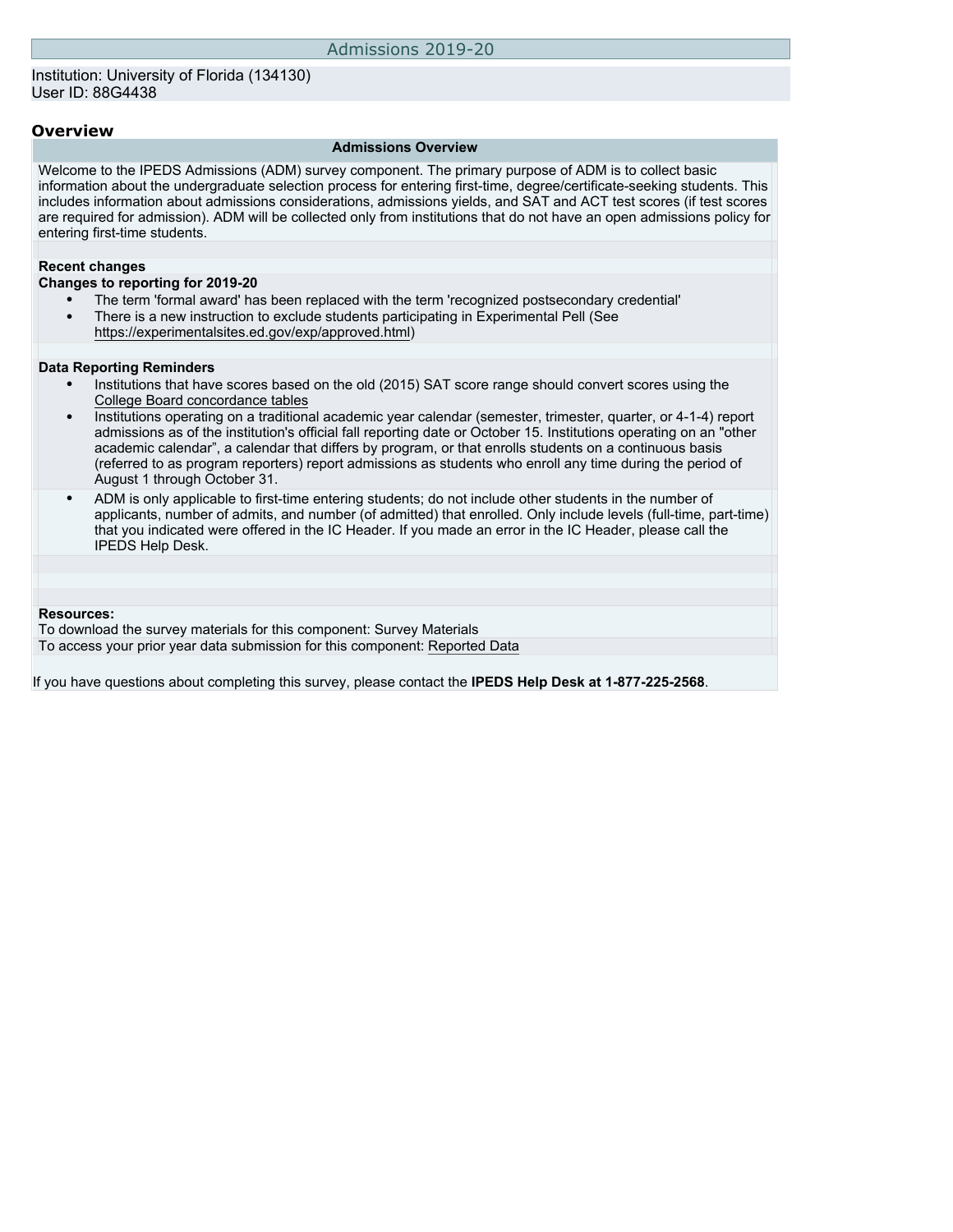### **Admissions Considerations**

**1. Please select the option that best describes how your institution uses any of the following data in its**

### **undergraduate selection process.**

| <b>Admission Considerations</b>                                                                                                                                                                                                                                                                    |   | but not<br>required | Required Considered Recommended Neither Required<br>nor Recommended |
|----------------------------------------------------------------------------------------------------------------------------------------------------------------------------------------------------------------------------------------------------------------------------------------------------|---|---------------------|---------------------------------------------------------------------|
| Secondary school GPA                                                                                                                                                                                                                                                                               | Θ | n                   | Ο                                                                   |
| Secondary school rank                                                                                                                                                                                                                                                                              | O |                     | Θ                                                                   |
| Secondary school record                                                                                                                                                                                                                                                                            | Θ | n                   |                                                                     |
| Completion of college-preparatory program                                                                                                                                                                                                                                                          | O | Θ                   |                                                                     |
| Recommendations                                                                                                                                                                                                                                                                                    | Ω | o                   | Θ                                                                   |
| Formal demonstration of competencies (e.g., portfolios,<br>certificates of mastery, assessment instruments)                                                                                                                                                                                        | Ω |                     | Θ                                                                   |
| Admission test scores                                                                                                                                                                                                                                                                              |   |                     |                                                                     |
| SAT / ACT                                                                                                                                                                                                                                                                                          | Θ | O                   |                                                                     |
| Other Test (ABT, Wonderlic, WISC-III, etc.)<br>Note: If this is the only requirement other than a diploma or<br>equivalent, and few students are not admitted due to this<br>test, your institution is open enrollment. Please contact the<br>Help Desk to correct your response to this question. | o |                     | ര                                                                   |
| TOEFL (Test of English as a Foreign Language)                                                                                                                                                                                                                                                      | o |                     | Θ                                                                   |
|                                                                                                                                                                                                                                                                                                    |   |                     |                                                                     |

 $\bigoplus$  **You may use the space below to provide context for the data you've reported above. These context notes will be posted on the College Navigator website, and should be written so they can be understood by students and parents.**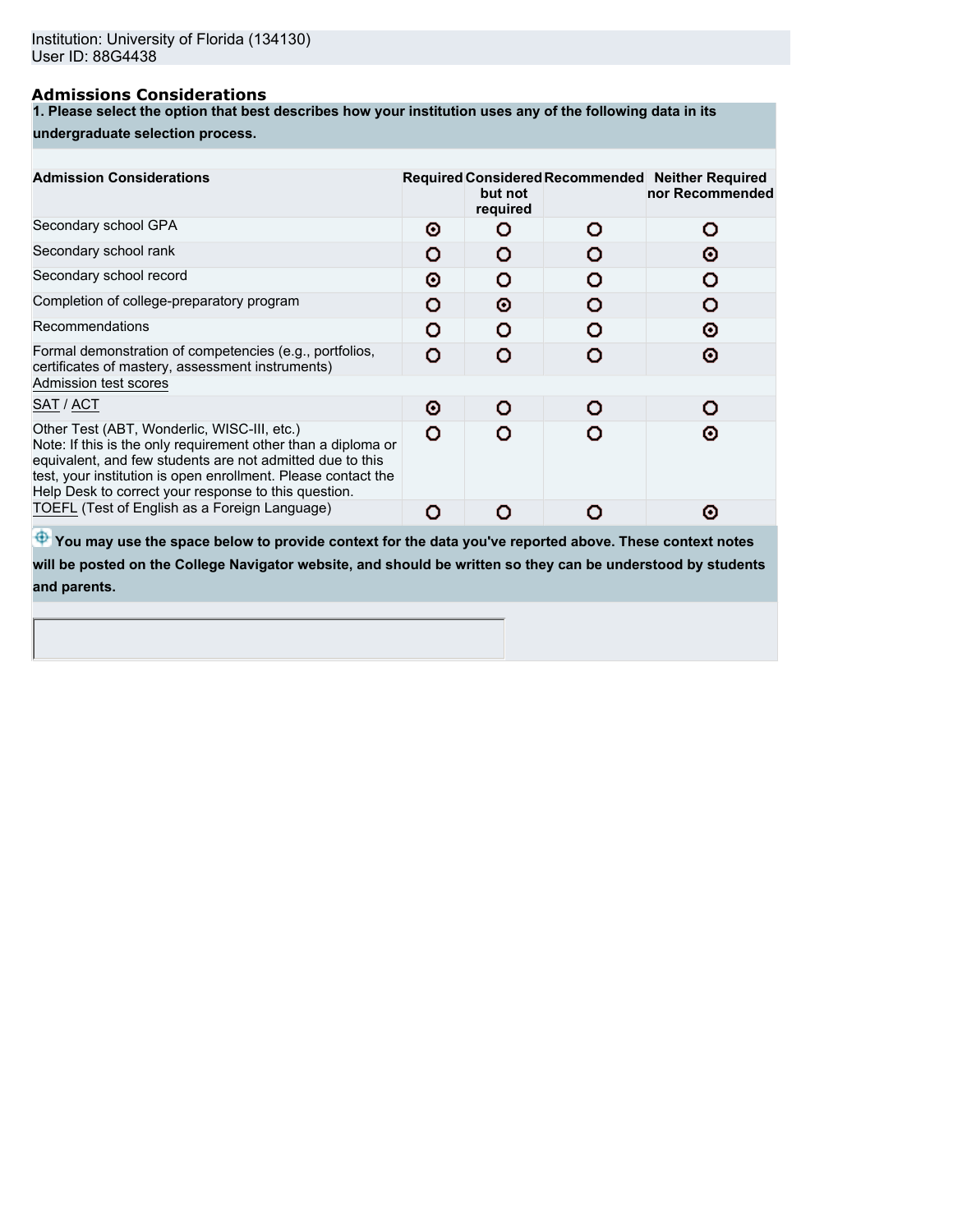# **Selection Process - A/A/E**

**2. Provide the number of first-time, degree/certificate-seeking undergraduate students who applied, who were admitted, and who enrolled (either full- or part-time) at your institution for Fall 2019. Include early decision, early action, and students who began studies during the summer prior to Fall 2019.**

Remember that this question is only applicable to first-time students, do not include other students in these totals.

Only include levels that you indicated were offered in the IC Header. If you made an error in the IC Header, please remember to fix the error next year.

|                                                        | Men    | Women  | Total  |
|--------------------------------------------------------|--------|--------|--------|
| Number of applicants                                   | 16.222 | 21.847 | 38.069 |
| Number of admissions                                   | 5.614  | 8.311  | 13.925 |
| Number (of admitted) that enrolled full-time           | 2.679  | 3.855  | 6.534  |
| Number (of admitted) that enrolled part-time           | 9      | 11     | 20     |
| Total enrolled full-time and part-time                 | 2,688  | 3,866  | 6,554  |
| Percent of admissions enrolled full-time and part-time | 48     | 47     | 47     |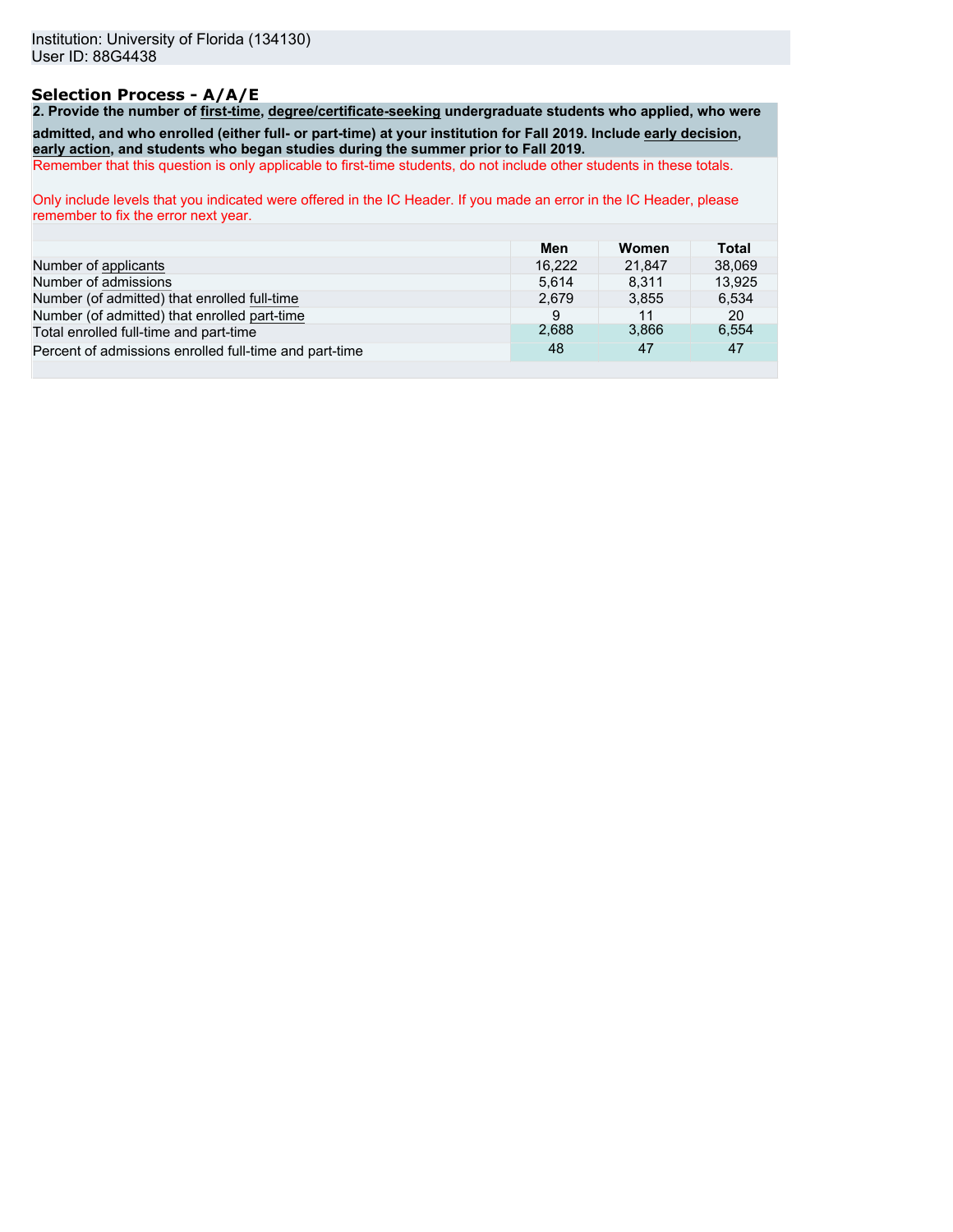# **Selection Process - Test Scores**

**3. Provide data for Fall 2019. Include new students admitted the summer prior to Fall 2019.**

**SAT scores for 2019-20 must be reported using the new (2016) SAT score scale. Please see instructions for more information.**

| Number of enrolled students that submitted SAT scores  |                 | 5.540                  |
|--------------------------------------------------------|-----------------|------------------------|
| Percent of enrolled students that submitted SAT scores |                 | 85                     |
| Number of enrolled students that submitted ACT scores  |                 | 3.281                  |
| Percent of enrolled students that submitted ACT scores |                 | 50                     |
|                                                        |                 |                        |
|                                                        | 25th Percentile | <b>75th Percentile</b> |
| SAT Evidence-Based Reading and Writing                 | 650             | $\bigcirc$ 720         |
| <b>SAT Math</b>                                        | 660             | $\bigcirc$ 750         |
|                                                        |                 |                        |
| <b>ACT Composite</b>                                   | 28              | $\bigcirc$ 33          |
| <b>ACT English</b>                                     | 27              | $\bigcirc$ 35          |
| <b>ACT Math</b>                                        | 26              | 31                     |
|                                                        |                 |                        |

**<sup>4</sup>** You may use the space below to provide context for the data you've reported above. These context notes **will be posted on the College Navigator website, and should be written to be understood by students and parents.**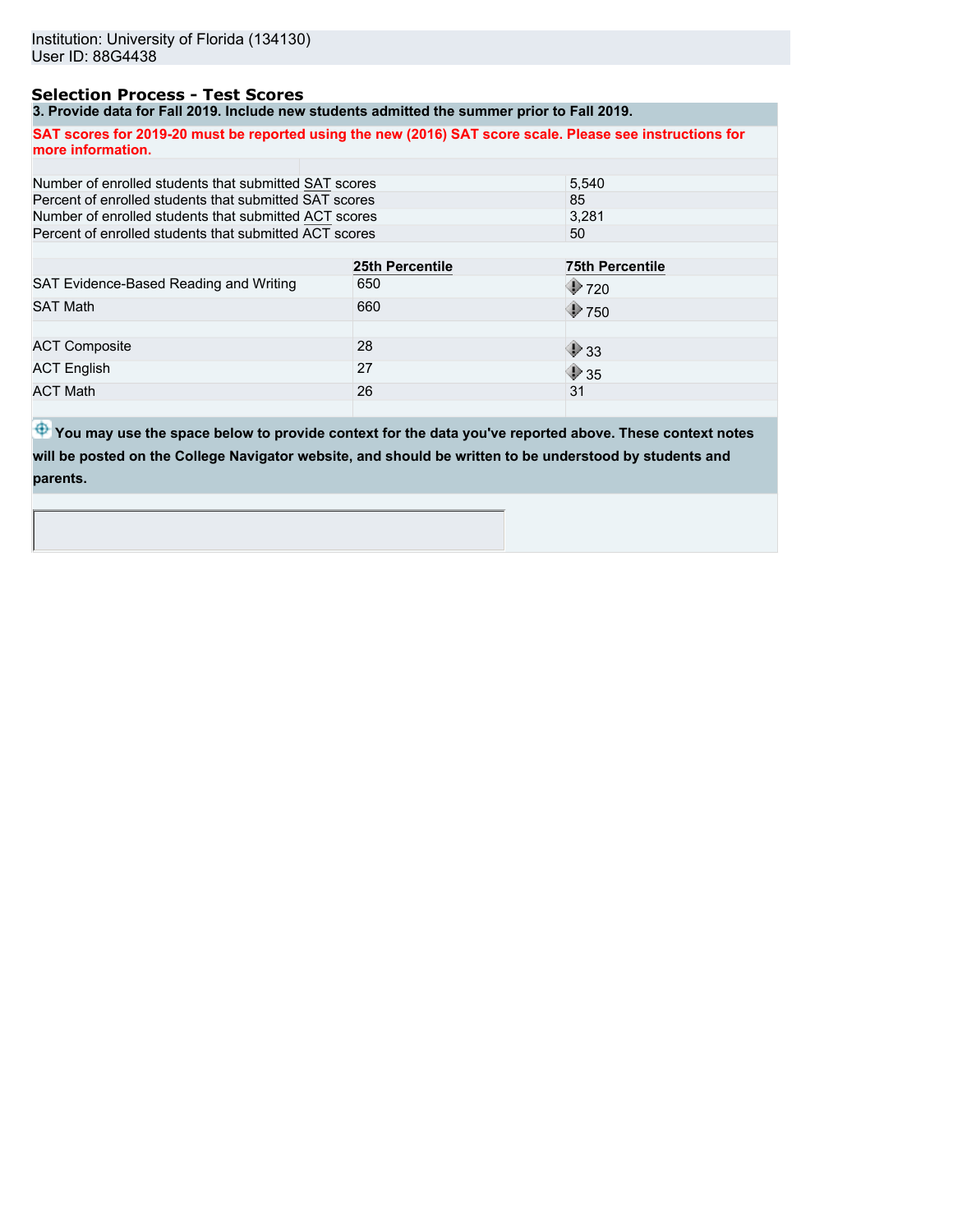### **Prepared by**

The name of the preparer is being collected so that we can follow up with the appropriate person in the event that there are questions concerning the data. The Keyholder will be copied on all email correspondence to other preparers. The time it took to prepare this component is being collected so that we can continue to improve our estimate of the reporting burden associated with IPEDS. Please include in your estimate the time it took for you to review instructions, query and search data sources, complete and review the component, and submit the data through the Data Collection System.

| Thank you for your assistance.                                                                                                    |                                         |  |                                                            |                      |   |                                            |
|-----------------------------------------------------------------------------------------------------------------------------------|-----------------------------------------|--|------------------------------------------------------------|----------------------|---|--------------------------------------------|
|                                                                                                                                   |                                         |  |                                                            |                      |   |                                            |
| This survey component was prepared by:                                                                                            |                                         |  |                                                            |                      |   |                                            |
|                                                                                                                                   | Reyholder                               |  | <b>SFA Contact</b>                                         |                      |   | <b>HR Contact</b>                          |
|                                                                                                                                   | Finance Contact                         |  | Academic Library Contact                                   |                      | o | Other                                      |
|                                                                                                                                   | Name: Cathy Lebo                        |  |                                                            |                      |   |                                            |
|                                                                                                                                   | Email: clebo@aa.ufl.edu                 |  |                                                            |                      |   |                                            |
|                                                                                                                                   |                                         |  |                                                            |                      |   |                                            |
| How many staff from your institution only were involved in the data collection and reporting process of this<br>survey component? |                                         |  |                                                            |                      |   |                                            |
| 5.00 Number of Staff (including yourself)                                                                                         |                                         |  |                                                            |                      |   |                                            |
|                                                                                                                                   |                                         |  |                                                            |                      |   |                                            |
| How many hours did you and others from your institution only spend on each of the steps below when                                |                                         |  |                                                            |                      |   |                                            |
| responding to this survey component?                                                                                              |                                         |  |                                                            |                      |   |                                            |
|                                                                                                                                   |                                         |  |                                                            |                      |   |                                            |
| Exclude the hours spent collecting data for state and other reporting purposes.                                                   |                                         |  |                                                            |                      |   |                                            |
| <b>Staff member</b>                                                                                                               | <b>Collecting Data</b><br><b>Needed</b> |  | <b>Revising Data to Match</b><br><b>IPEDS Requirements</b> | <b>Entering Data</b> |   | <b>Revising and</b><br><b>Locking Data</b> |
| Your office                                                                                                                       | 6.00 hours                              |  | 2.00 hours                                                 | 1.00 hours           |   | hours                                      |
| <b>Other offices</b>                                                                                                              | 6.00 hours                              |  | 1.00 hours                                                 | hours                |   | hours                                      |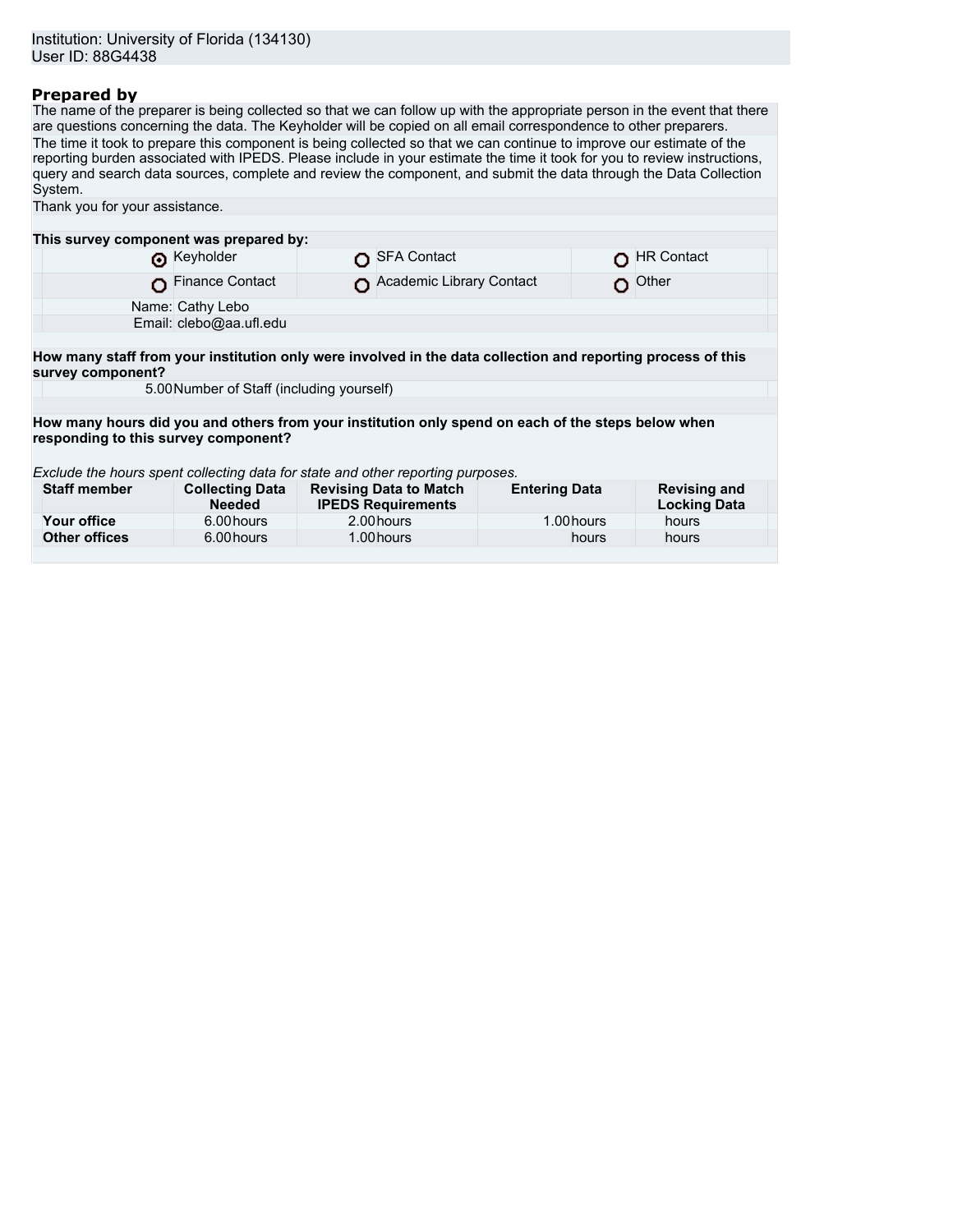### **Summary**

# **Admissions Component Summary**

IPEDS collects important information regarding your institution. All data reported in IPEDS survey components become available in the IPEDS Data Center and appear as aggregated data in various Department of Education reports. Additionally, some of the reported data appears specifically for your institution through the College Navigator website and is included in your institution's Data Feedback Report (DFR). The purpose of this summary is to provide you an opportunity to view some of the data that, when accepted through the IPEDS quality control process, will appear on the College Navigator website and/or your DFR. College Navigator is updated approximately three months after the data collection period closes and Data Feedback Reports will be available through the [Data Center](https://nces.ed.gov/ipeds/use-the-data) and sent to your institution's CEO in November 2019.

Please review your data for accuracy. If you have questions about the data displayed below after reviewing the data reported on the survey screens, please contact the IPEDS Help Desk at: 1-877-225-2568 or ipedshelp@rti.org.

| <b>ADMISSIONS INFORMATION</b>                                                      |                               |          |        |             |        |  |
|------------------------------------------------------------------------------------|-------------------------------|----------|--------|-------------|--------|--|
| Undergraduate Admissions                                                           |                               | Total    | Male   |             | Female |  |
|                                                                                    | Number of applicants          | 38,069   | 16,222 |             | 21,847 |  |
|                                                                                    | Percent admitted              | 37%      | 35%    |             | 38%    |  |
|                                                                                    | Percent admitted who enrolled | 47%      | 48%    |             | 47%    |  |
| Admissions Considerations                                                          |                               | Required |        | Recommended |        |  |
| Secondary school GPA<br>Secondary school record<br>Admission test scores (SAT/ACT) |                               | N/A      |        |             |        |  |